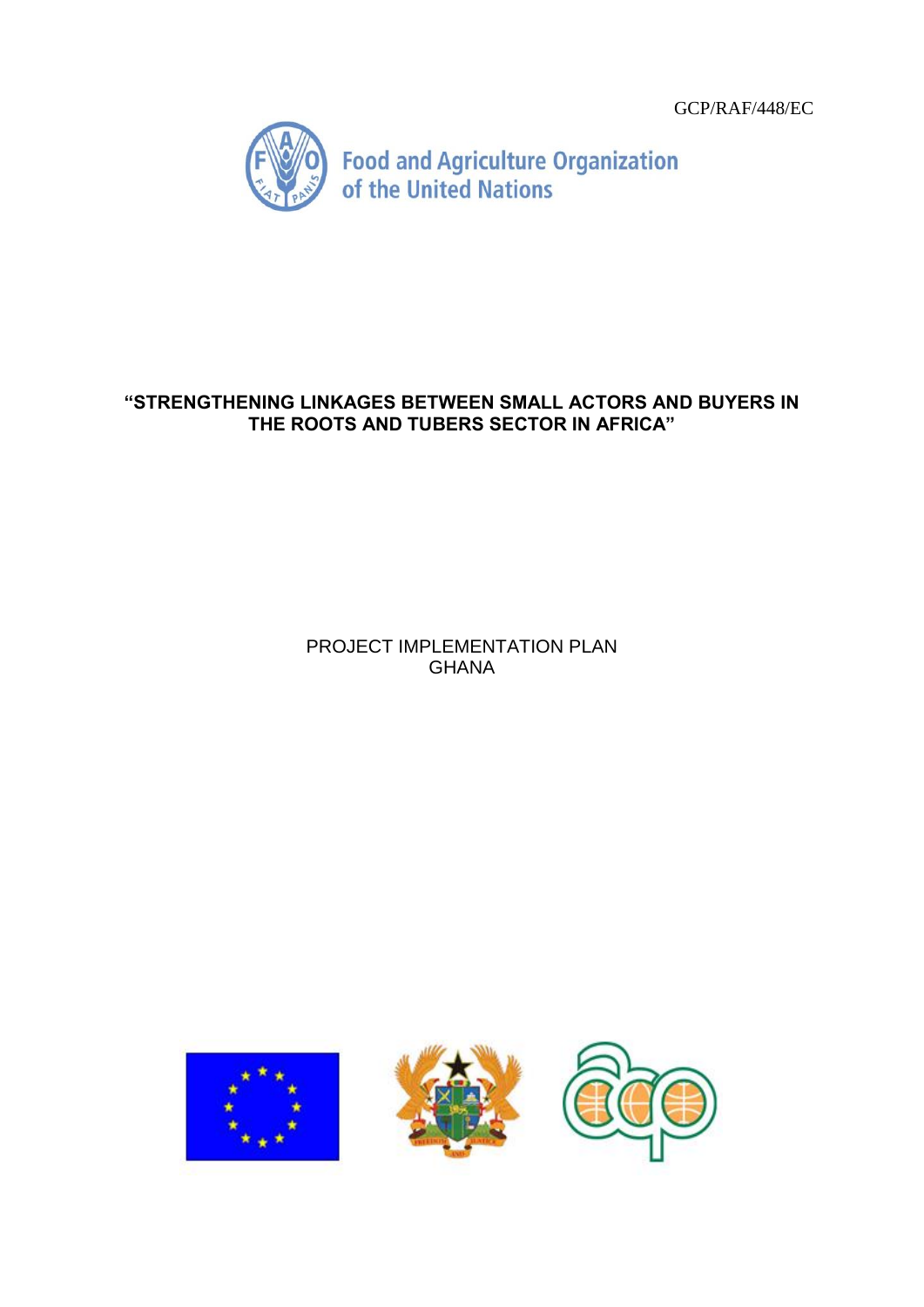# **Project background and context**

The roots and tubers sector (R&T) is one of the most important food sub-sectors in Africa. For many parts of Sub-Saharan Africa (Africa), roots and tubers account for 20% of calories consumed. Crops such as cassava, yam and potatoes are not only important for food security but also increasingly for income for farmers and small businesses - particularly for women.

Market demand for roots and tubers is expected to continue to grow over the next two decades, due to increases in urban food markets and the increased use of cassava starch by food, feed and carton industries in Africa. Furthermore, in an effort to support smallholders to transition out of subsistence farming, governments in Africa are placing the commercialization of staple crops at the centre of national agricultural development strategies.

For the past two decades Ghana has worked on a number of R&T initiatives with support from development partners, notably IFAD, BMGF, WB and FAO. Initiatives include the Root and Tuber Improvement and Marketing Programme (RTIMP), the Cassava Presidential Special Initiative (PSI), the Market Oriented Agriculture Programme (MOAP) and FAO's on-going cassava value chain projects in the Northern and Central regions.

Against this background the project *"Strengthening linkages between small actors and buyers in the Root and Tuber Sector in Africa*" will be implemented in seven African countries: Cameroon, Benin, Ghana, Cote D'Ivoire (Ivory Coast), Malawi, Uganda and Rwanda. The project seeks to improve the livelihoods of small producers engaged in the roots and tubers value chain in the selected countries through the promotion of linkages to domestic and regional markets. Ghana will work on cassava.

The project is structured around four outputs:

- 1 Existing national and regional strategies are aligned with initiatives supporting the development of improved regional market integration for the roots and tubers sector in African ACP regions
- 2 The competitiveness and viability of R &T value chains is strengthened by improving inclusive business models, sustainable intensification of production , SME capacity and Farmer Organizations' capacity
- 3 Access to information services and finance is improved for smallholders
- 4 Small producers have access to climatic risk management instruments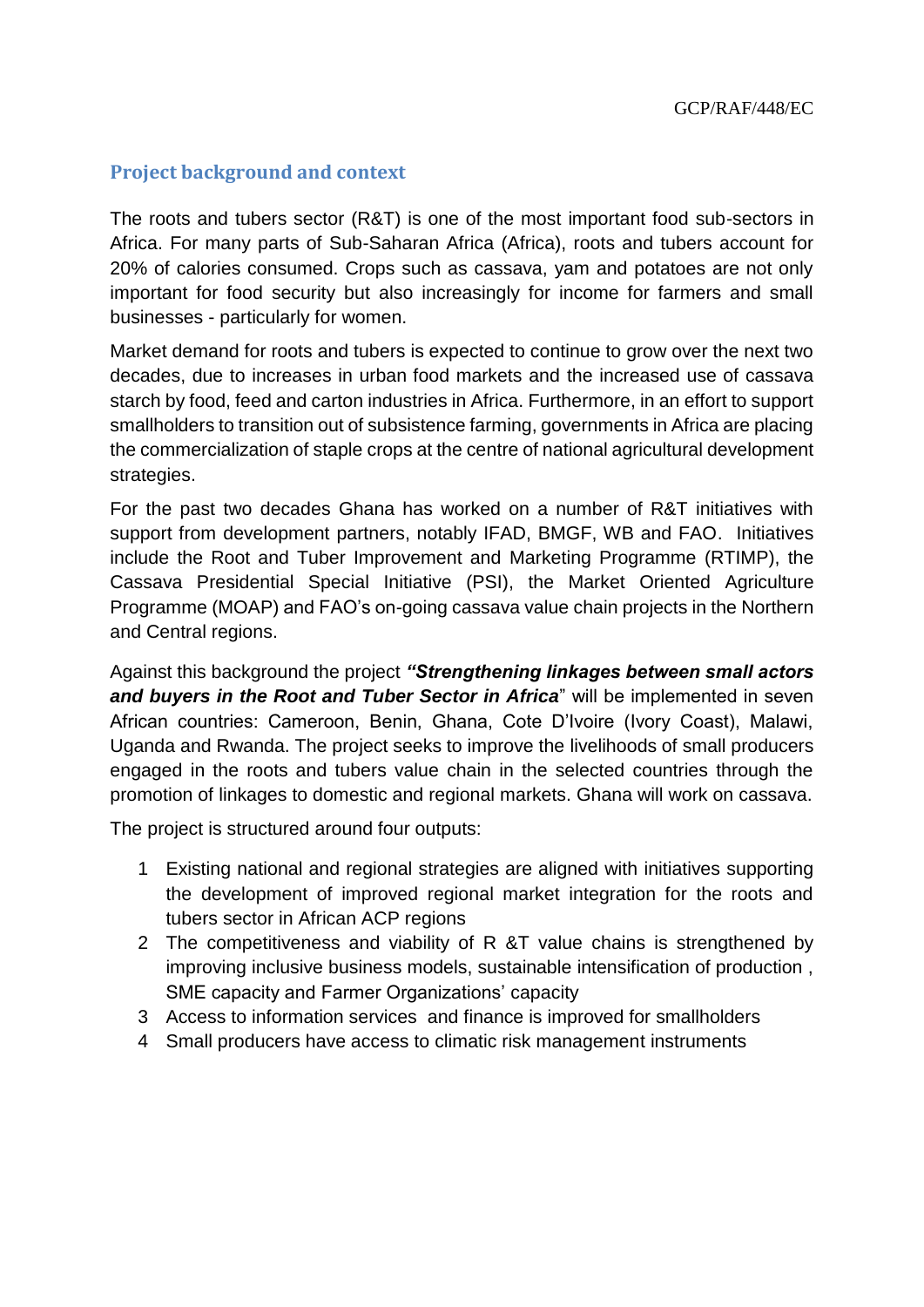The project will build on previous and current roots and tuber initiatives on cassava. Especially, the project will collaborate with FAO's on-going cassava value chain projects in the Gomoa East and Awutu Senya districts in the Central Region and West Gonja in the Northern region. The project will be extended to Nkwanta South and Kpando Municipal which are key cassava growing areas in the Volta Region.

# **Output 1: Existing national and regional strategies are aligned with initiatives supporting the development of improved regional market integration for the cassava sector:**

The Government of Ghana's vision to commercialize the cassava sector has been supported through a number of initiatives funded by development partners. These initiatives have brought about a massive boost in cassava production as well as the development of various products which need to be integrated into the industrial market. Notable amongst these products are High Quality Cassava Flour (HQCF), cassava cake, chips and starch. However, the scale of production, consumer acceptability and product quality remain low. This is partly due to the absence of a policy and regulatory framework for the utilization of these products and lack of consumer awareness.

This Output aims to strengthen the policy and regulatory framework through the following activities:

- o Work with relevant institutions on policy and legislation framework on the inclusion of cassava flour in the bakery and confectionery products: analyze experiences in Nigeria and likely impact and feasibility of various policy options (e.g. voluntary versus mandatory, progressive increase of percentages etc.) and make policy recommendations for Ghana
- o Participate in regional workshop on regional trade in roots and tubers products, including on issue of tax exemption within Ecowas
- o Undertake sensitization and awareness creation on the inclusion policy using a variety of communication strategies including local media, stakeholder meetings, the Agricultural Sector Working Group (AgSWG), and the food bazaars.
- o Organize a national forum for knowledge exchange between key players in the agribusiness industry and academia on cassava - National Cassava Week. This will also be used to promote the activities of the recently established National Industrial Cassava Platform.

**Key Partners:** Food Research institute, Ministry of Trade and Industry and Parliamentary Select Committee on trade and industry, Agribusiness industry, academia, media, Ministry of Food and Agriculture, District Department of Agric and Statistical Research and Information Department (SRID).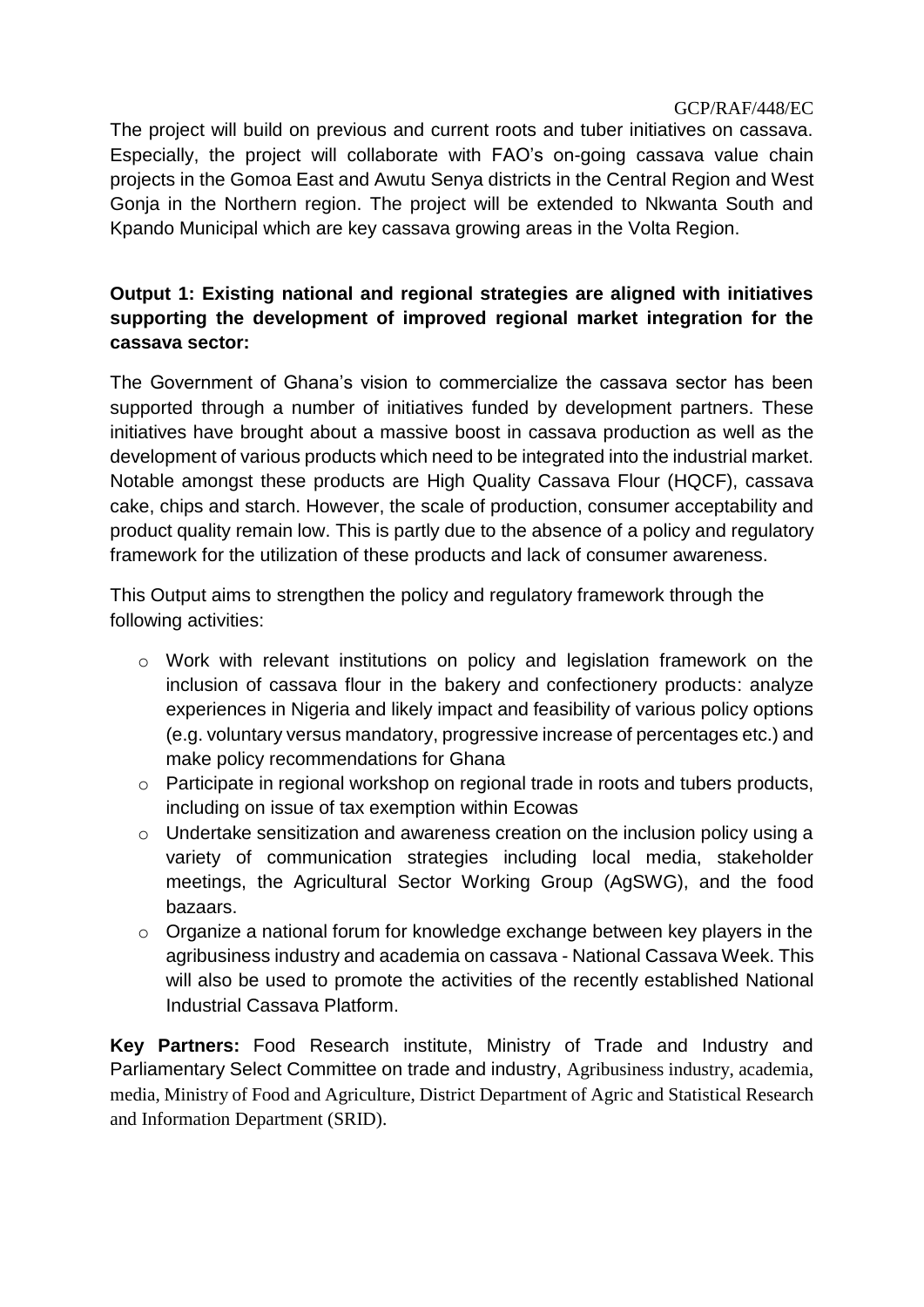**Output 2: The competitiveness and viability of cassava value chains is strengthened by improving inclusive business models, sustainable intensification of production, SMR capacity and Farmer Organizations' capacity:**

## **Output 2 will be carried out under four main sub-outputs:**

## **Output 2.1: Inclusive business models developed for domestic and regional procurement**

- o The Public procurement policy has clauses that do not favour small-scale farmers and aggregators in the agri-food industry. A review of the relevant sections of the policy is critical to identify constraints and opportunities for linking smallholders to institutional buyers.
- o Assess buyers' needs: sub-regional export markets (for Volta region suppliers), the industrial base in Greater Accra region (for Volta and Central region suppliers) and smaller buyers in the sub-region (particularly Burkina Faso) for Northern region suppliers marketing their products through the Community Development Centres.
- $\circ$  Facilitate producer buyer meetings to create awareness of potential business partners; for promising buyer-supplier matches follow-up with one-on-one business meetings to, start/improve business relation and to negotiate contractual agreement
- o Provide follow-up coaching to business relationships; help address problems that may lead to contract breaks, identify training needs (to be addressed under 2.3 and 2.4) etc.

**Key Partners:** MoFA, MOFEP, Ministry of Trade, Value Chain Actors, Value Chain Actors, Producers, Buyers, Processors and Other Users

#### **Output 2.2. Sustainable market-led production intensification**

- o Farmers' production and productivity depends on the adoption of improved varieties and the appropriate production and postharvest techniques. Improved production techniques and practices will be promoted through the Farmer Field Schools.
- o Past initiatives in the cassava sector have developed a significant number of improved varieties based on their agro-ecological adaptability, domestic and industrial use (Value for Cultivation and Use (VCU) and Distinctness, Uniformity and Stability (DUS).There is however limited knowledge and awareness among producers, extension agents and research scientists about the various varieties released. The development of a compendium of improved cassava varieties released in Ghana is therefore critical to bridge the knowledge gap.
- o Availability and access of clean planting materials by farmers is a major constraint. Key players in the Ghana cassava seed system will participate in a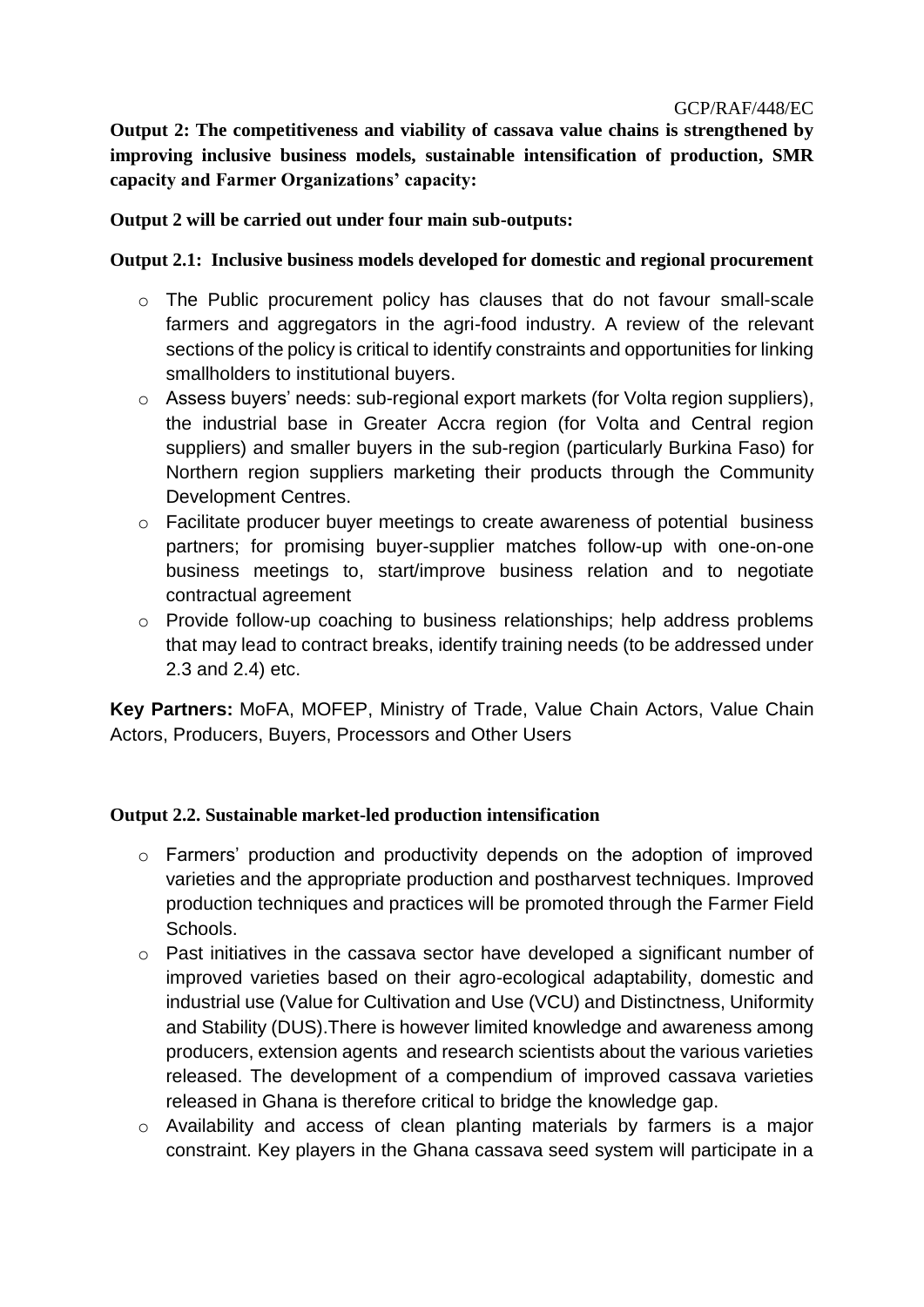regional workshop to exchange lessons and learn from countries with a (better) functional seed system in the roots and tubers sector.

o Promotion of commercial production of cassava planting materials at the community level will give farmers access to reliable and cost effective planting materials.

**Key Partners:** Department of Agric in the Districts, CSIR-Crop Research Institute, RTIMP and WAAPP.

# **Output 2.3: Producer Organizations Skills Enhanced in Agribusiness Management Practices.**

- o Training of farmer organizations (whether managing a processing unit or not) involved in commercial relationships with privately owned SMEs and/or buyers (Volta region)
- o Building capacity of female farmer group leaders to develop management, literacy, numeracy and interpersonal skills. Many women depend on the cassava sector for their livelihoods. Therefore building their capacity will improve their efficiency and profitability along the cassava value chain.
- o Support to public private partnerships and commodity platforms such as Community Development Centers (CDCs). The CDCs are designed to serve as a platform for value chain promotion around key staple food commodities such as cassava. They are to serve as a hub for effective partnership and collaboration among stakeholders (farmers and processors, agribusiness practitioners, research and academia, development partners and policy makers). Support will include a mentoring programme for FBOs and other beneficiary groups using the CDCs.

**Key Partners:** Private and Public stakeholders, FBOs, Non-formal Division of the Ministry of Education

## **Output 2.4 Strengthened SMEs in value addition and better business practices**

- o Train processors and other value chain actors in value addition, food safety and quality management. Building capacity of actors in value addition is essential to improve their competiveness and incomes.
- o Train processors and other value chain actors in business management practices, marketing and logistics.
- o Organize a (national) training workshop on inclusive business models for SMEs (private SMEs, CDCs and processing units of farmer organizations), involved in cassava value chains supported under 2.1 to improve their coordination and commercialization skills.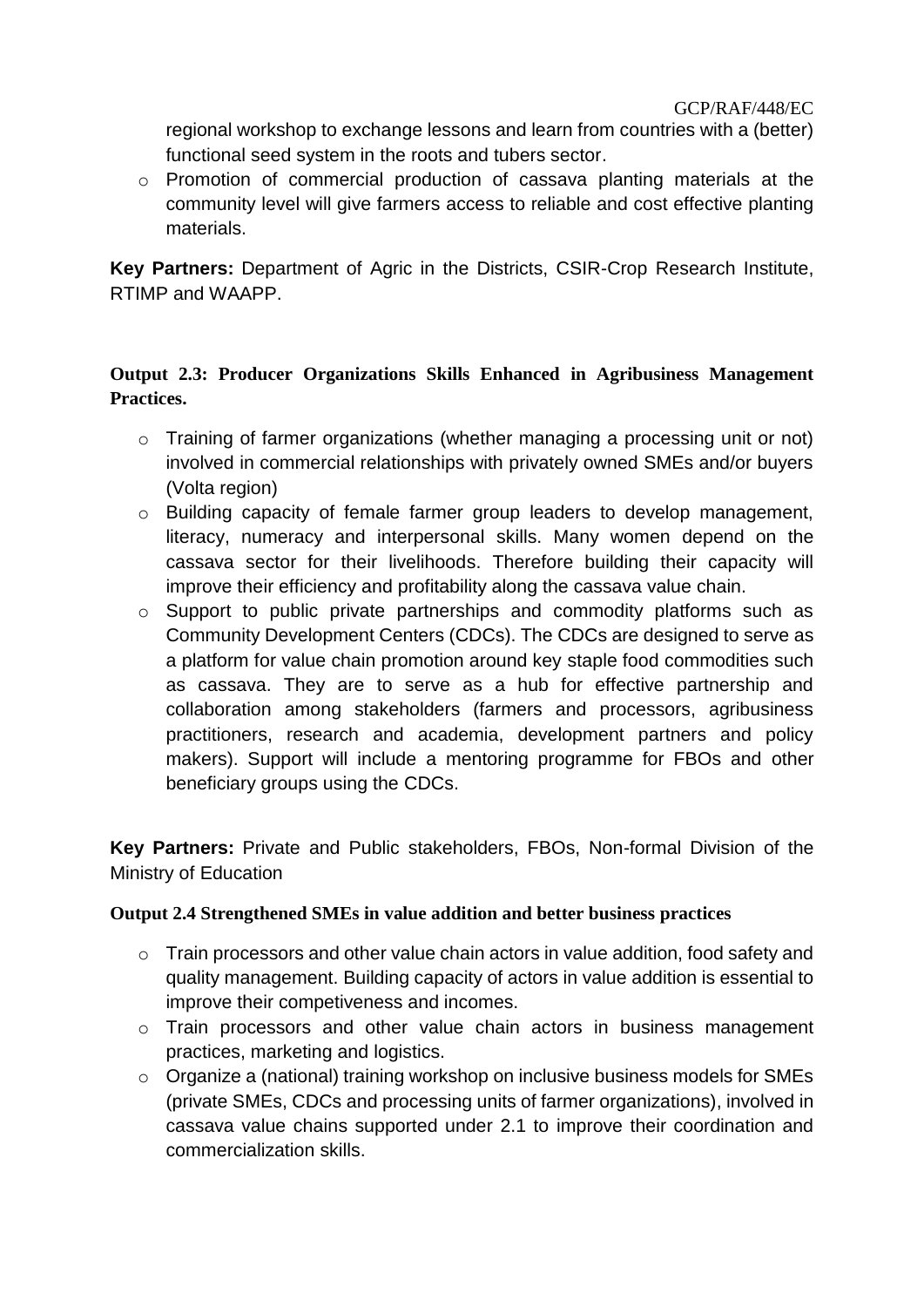# **Key Partners:** Food Research Institute –CSIR, Value Chain Actors

Output 2.1, 2.3 and 2.4: Project stakeholders will participate in a regional workshop to exchange lessons on the inclusive business models and value chain development activities undertaken by the project.

## **Output 3: Access to information services and finance is improved for smallholders.**

In general, agricultural financing is very limited due to the perceived riskiness of the sector. In cases where funds are available, interest rates are very high and preference is given to cash crops such as cocoa, oil palm and pineapple with little consideration to staple crop like cassava. In government programmes where funds are given at concessionary rates, they are often met with high bureaucracy and lack personnel with the requisite competence to administer the credit.

The following activities will address these constraints:

## **Output 3.1 Inclusive financial instruments for smallholders and rural areas developed**

- o There is lack of knowledge in developing and analyzing business plans by producers, processors and financial service providers in the cassava value chain. Fora for producers, processors and local financial service providers will be organized to exchange information and build capacity on business models and financial products to promote investment.
- o Financial service providers will be trained on value chain finance approaches to cassava. This is to increase their capacity to lending to agribusiness initiatives.

**Key Partners:** Financial institutions, NBSSI, Producer groups,

#### **Output 3.2 Strategies for increasing investment in cassava developed.**

o Strengthen capacity of district and regional officers to collect data on production estimates and volumes of trade in the roots and tuber sector. This is necessary to provide potential investors with relevant data on which to make their investment decision.

**Key Partners:** Statistical Research and Information Services Directorate (SRID)

#### **Output 4: Small producers have access to climatic risk management instruments.**

National climate data has been monitored over the past 40 years and has shown significant changes in mean annual daily temperature and total annual rainfall across various ecological zones. Ghana is very vulnerable to climate change since the country depends on rain fed agriculture. Vulnerability assessments indicate that cassava yield could decrease by 43% by 2080 if the effects of climate change go unchecked.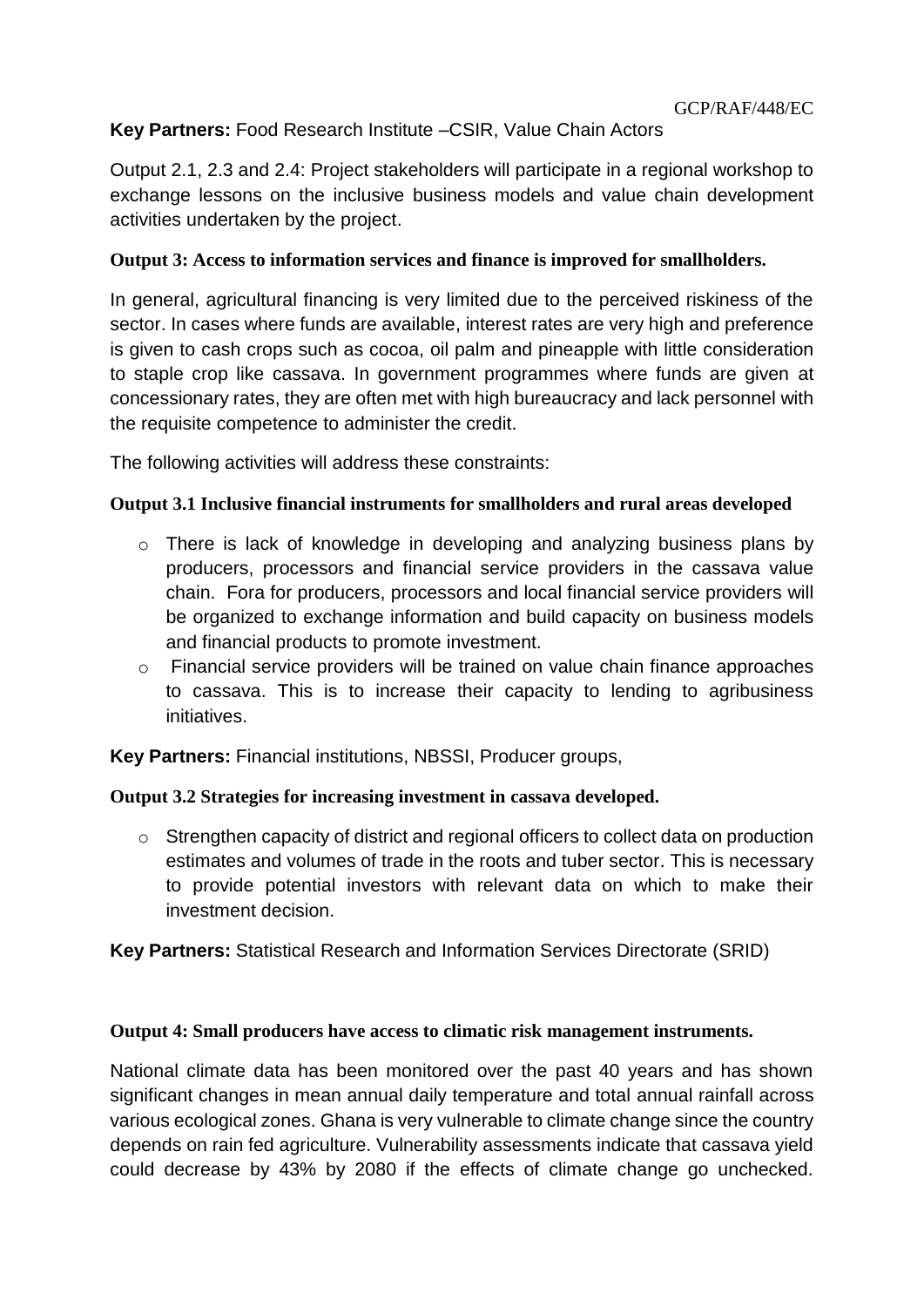Farmers need to be provided with adequate hydrological and temperature data. Intensive education programmes and capacity building on climate issues is needed for relevant staff of MDAs.

The following activities will address these constraints:

## **Output 4.1. Climate information services developed**

- o Analyze impact of climate variability on production and price fluctuations of roots and tubers
- o Develop a platform for climate information services and user interface platform to enable better interpretation and application of climate information on production of cassava.

#### **Output 4.2: Climate risk management tools developed**

- o Develop location specific climate risk management tools
- o Organize training on climate risk management tools for agric support service providers
- o Participate in a regional lesson learning workshop

**Key Partners:** EPA, MoFA, Ghana Meteorological authority, NADMO.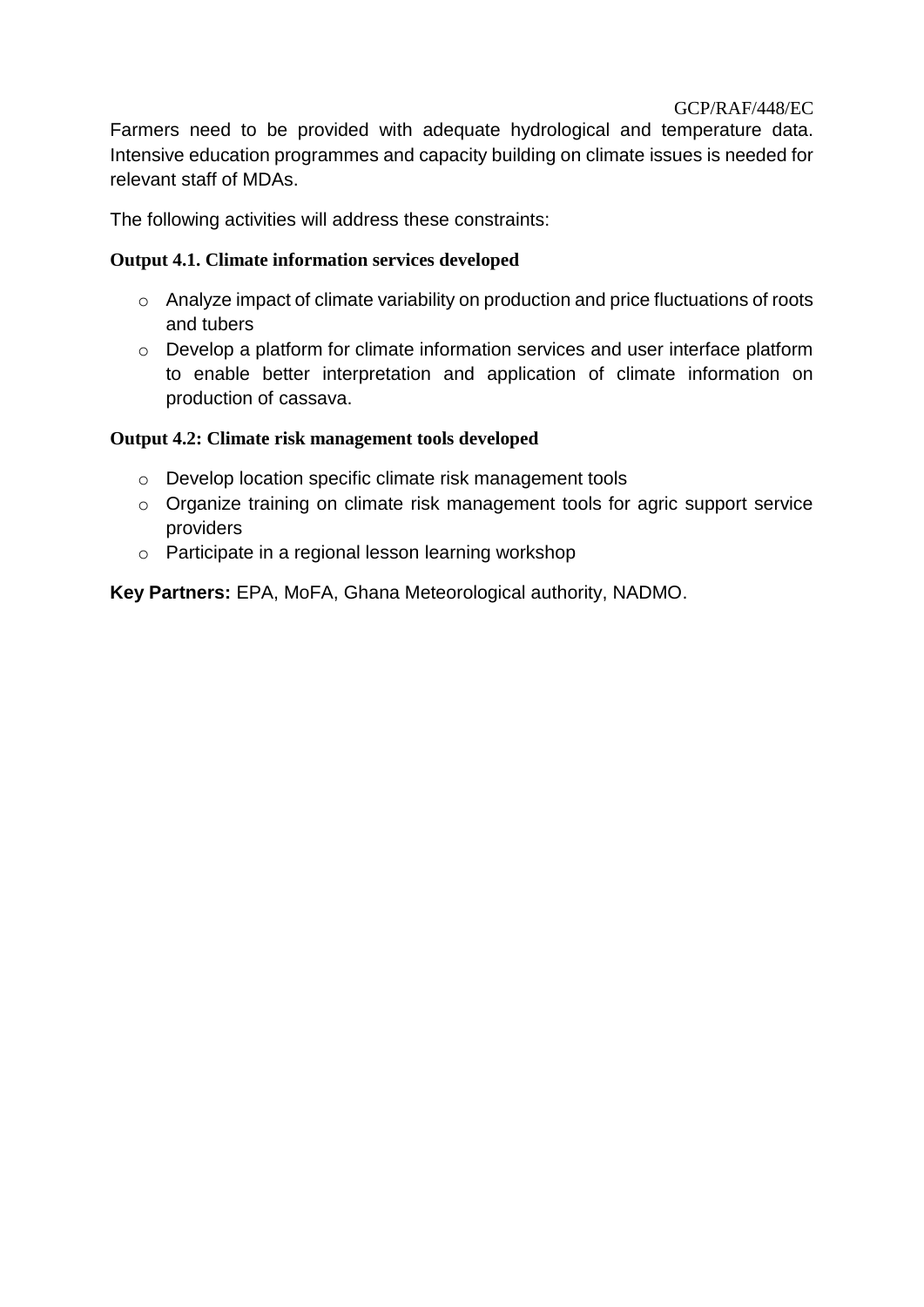# **Table 1: Proposed Activity Schedule – Implementation Modalities, Partners and Budget**

| <b>Task</b>                                                                                                                                                                                                                                                  | <b>Implementation Modality</b>                                                                         | Partner(s)                                                                                                                 | 2015                      | 2016                      | 2017                      | 2018                      |  |
|--------------------------------------------------------------------------------------------------------------------------------------------------------------------------------------------------------------------------------------------------------------|--------------------------------------------------------------------------------------------------------|----------------------------------------------------------------------------------------------------------------------------|---------------------------|---------------------------|---------------------------|---------------------------|--|
| <b>Project management</b>                                                                                                                                                                                                                                    |                                                                                                        |                                                                                                                            |                           |                           |                           |                           |  |
| Country Level Project Coordination and Support<br>Cost                                                                                                                                                                                                       | Country Project Focal person + FAOR<br>operating costs                                                 | FAO - Ghana                                                                                                                | $\boldsymbol{\mathsf{x}}$ | $\boldsymbol{\mathsf{x}}$ | $\boldsymbol{\mathsf{x}}$ | ×                         |  |
| <b>Project Launch and Inception workshop</b>                                                                                                                                                                                                                 |                                                                                                        |                                                                                                                            |                           |                           |                           |                           |  |
| Activity 1. Project Stakeholder inception workshop                                                                                                                                                                                                           | Stakeholder workshop                                                                                   | Stakeholders -public and private                                                                                           | $\mathbf{x}$              |                           |                           |                           |  |
| Output 1. Existing national and regional strategies are aligned with initiatives supporting the development of improved regional market integration for the R&T                                                                                              |                                                                                                        |                                                                                                                            |                           |                           |                           |                           |  |
| sector in African ACP regions                                                                                                                                                                                                                                |                                                                                                        |                                                                                                                            |                           |                           |                           |                           |  |
| Output 1.1. Enabling policy, legislation and institutions strengthened                                                                                                                                                                                       |                                                                                                        |                                                                                                                            |                           |                           |                           |                           |  |
| Activity 1. Work with relevant institutions on<br>policy and legislation framework on the inclusion<br>of cassava flour in the bakery and confectionery<br>products.                                                                                         | Consultations and discussions,                                                                         | Food Research institute, Ministry of<br>Trade and Industry and Parliamentary<br>Select Committee on trade and<br>industry. | $\boldsymbol{\mathsf{x}}$ |                           |                           |                           |  |
| Activity 2. Build national level capacity in policy<br>formulation, coordination and implementation.                                                                                                                                                         | Participation in national, regional and<br>international level trainings, workshops and<br>conferences | Project management, Collaborating<br>institutions                                                                          | ×                         | $\boldsymbol{\mathsf{x}}$ | $\pmb{\times}$            |                           |  |
| Output 1.2 Capacity to formulate and implement agri-food sector strategies improved.                                                                                                                                                                         |                                                                                                        |                                                                                                                            |                           |                           |                           |                           |  |
| Activity 1: Undertake sensitization and awareness<br>creation on the inclusion policy using a variety of<br>communication strategies including local media,<br>stakeholder meetings, the Agricultural Sector<br>Working Group (AgSWG), and the food bazaars. | Sensitisation workshop, TV-Video<br>documentary                                                        | Project management team,<br>entrepreneurs                                                                                  |                           | $\boldsymbol{\mathsf{x}}$ |                           | $\boldsymbol{\mathsf{x}}$ |  |
| Activity 2: Organize a national forum for knowledge<br>exchange between key players in the agribusiness<br>industry and academia on R&T - National R & T<br>Week.                                                                                            | Conference, debates and quizzes at<br>national level (National R&T week)                               | Agribusiness industry, academia,<br>media, MoFA                                                                            |                           | $\mathbf{x}$              | $\boldsymbol{\mathsf{x}}$ |                           |  |
| 3. Support the development and<br>Activity<br>implementation of M&E Framework in the project<br>districts.                                                                                                                                                   | Trainings, Workshops                                                                                   | District Department of Agric and<br>Statistical Research and Information<br>Department (SRID)                              | $\mathsf{x}$              | $\boldsymbol{\mathsf{x}}$ | $\boldsymbol{\mathsf{x}}$ | $\boldsymbol{\mathsf{x}}$ |  |
| Activity 4. Participate in regional lesson learning<br>workshop on trade                                                                                                                                                                                     | Regional Workshop                                                                                      | FAO Project Management Team (<br>RAF, HQ & pilot countries)                                                                |                           | $\boldsymbol{\mathsf{x}}$ |                           |                           |  |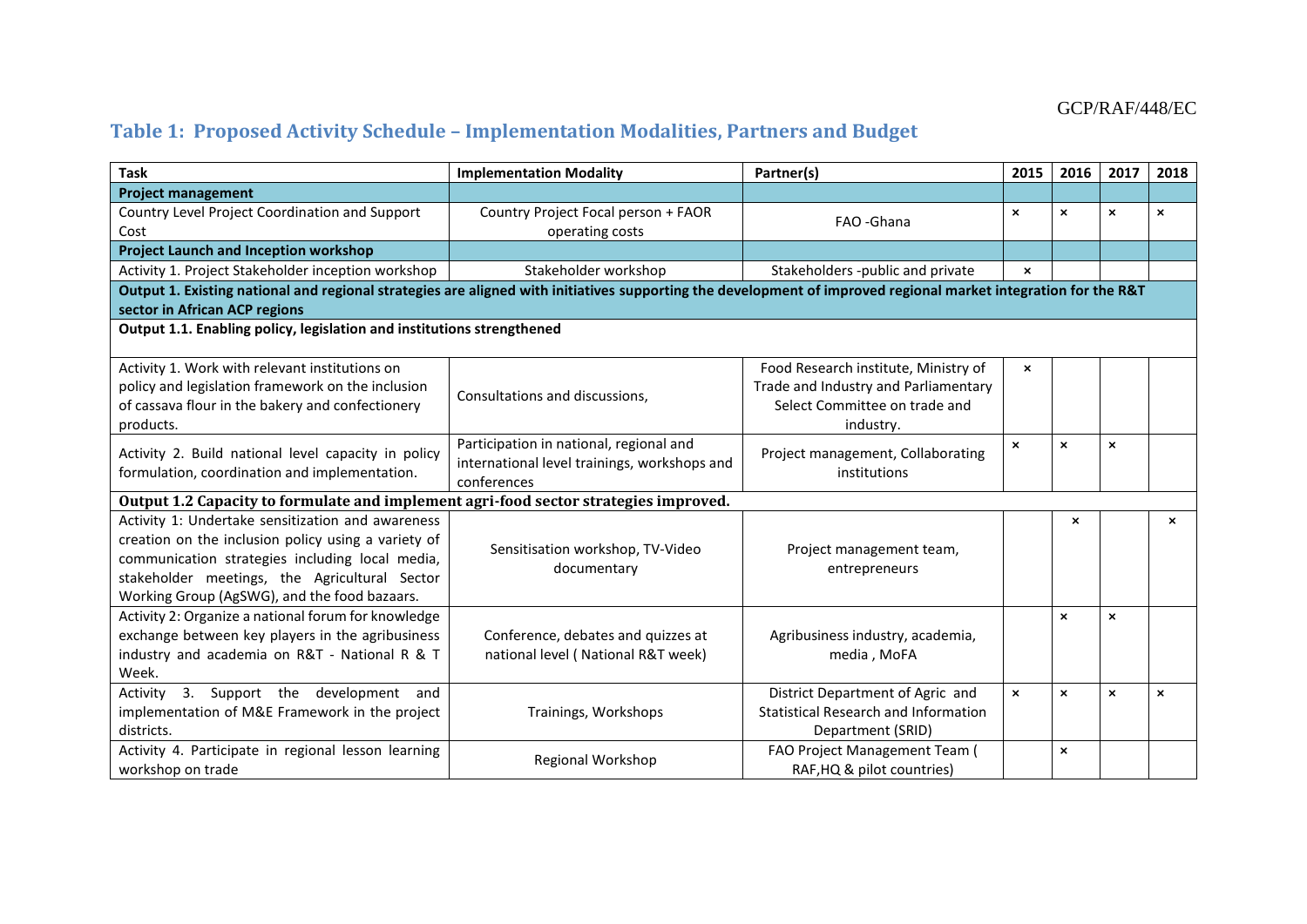| Output 2 Improved competitiveness and viability of R&T value chains through improved sustainable intensification of production and professionalization of producer<br>organizations.     |                                                                                                     |                                                                                 |                           |                           |   |  |
|------------------------------------------------------------------------------------------------------------------------------------------------------------------------------------------|-----------------------------------------------------------------------------------------------------|---------------------------------------------------------------------------------|---------------------------|---------------------------|---|--|
| Output 2.1. Inclusive business models developed for domestic and regional procurement                                                                                                    |                                                                                                     |                                                                                 |                           |                           |   |  |
| Activity 1: Review the Public Procurement policies<br>to identify constraints and opportunities for linking<br>smallholders to institutional buyers                                      | Review of the public procurement policy                                                             | Mofa, Mofep, ministry of trade                                                  | $\pmb{\times}$            | $\pmb{\times}$            |   |  |
| Activity 2:assessment of buyers needs                                                                                                                                                    | Consultancy                                                                                         | Consultant/Project Management                                                   | $\boldsymbol{\mathsf{x}}$ |                           |   |  |
| Activity 3: Facilitate producer buyer meetings to<br>negotiate contractual agreement                                                                                                     | Meetings with value chain actors and all<br>those who matters                                       | Value chain actors, producers, buyers,<br>processors and other users            | $\boldsymbol{\mathsf{x}}$ | $\mathsf{x}$              |   |  |
| Activity 4: coaching of business relationships                                                                                                                                           | Training                                                                                            | Consultant/Project Management                                                   |                           | X                         | x |  |
| Output 2.2. Sustainable market-led production intensification                                                                                                                            |                                                                                                     |                                                                                 |                           |                           |   |  |
| Activity 1: Organize ToT training for Agric and<br>Extension officers.                                                                                                                   | Consultancy                                                                                         | Department of Agric in the districts,<br>Project Management                     | ×                         |                           |   |  |
| Activity 2: Conduct farmer field schools for the<br>promotion of improved production techniques and<br>practices                                                                         | Training and farm demonstration                                                                     | Department of Agric, Consultants,<br><b>Project Management Team</b>             |                           | X                         | X |  |
| Activity 3: Develop a compendium of improved<br>cassava varieties released in Ghana                                                                                                      | Consultancy                                                                                         | CSIR-Crop Research Institute and<br><b>Private Consultants</b>                  | $\boldsymbol{\mathsf{x}}$ | ×                         |   |  |
| Activity 4: Organise a regional workshop on the<br>efficient distribution of clean improved planting<br>materials.                                                                       | workshop                                                                                            | Department of Agric, Value Chain<br>Actors and Project Management Team          |                           | $\pmb{\chi}$              |   |  |
| Activity 5: Promote commercial production of<br>cassava planting materials                                                                                                               | Collaborate with selected cassava farmers                                                           | RTIMP, WAAPP                                                                    | $\pmb{\times}$            | $\boldsymbol{\mathsf{x}}$ |   |  |
| Output 2.3. Producer organizations skills enhanced in agribusiness management practices.                                                                                                 |                                                                                                     |                                                                                 |                           |                           |   |  |
| Activity 1: Training of FOs in contractual<br>relationship with SMEs or buyers                                                                                                           | Trainings Central, Northern and Volta; To<br>collaborate with established<br>entrepreneurs/managers | Project Management Team,<br>entrepreneurs/managers, consultants,<br><b>FBOs</b> | $\pmb{\times}$            | $\pmb{\times}$            | × |  |
| Activity 2: Build capacity of female farmer group<br>leaders to develop management, and interpersonal<br>skills                                                                          | Consultancy                                                                                         | Non-formal Division of the Ministry of<br>Education                             |                           | $\pmb{\times}$            | × |  |
| Activity 3. Support to public private partnerships<br>and commodity platforms such as Community<br>Development Centers(CDCs) ; and mentoring of<br>FBO members of CDCs (north & central) | Trainings, Workshops (northern and<br>central)                                                      | Private and Public stakeholders                                                 | $\boldsymbol{\mathsf{x}}$ | $\pmb{\times}$            | × |  |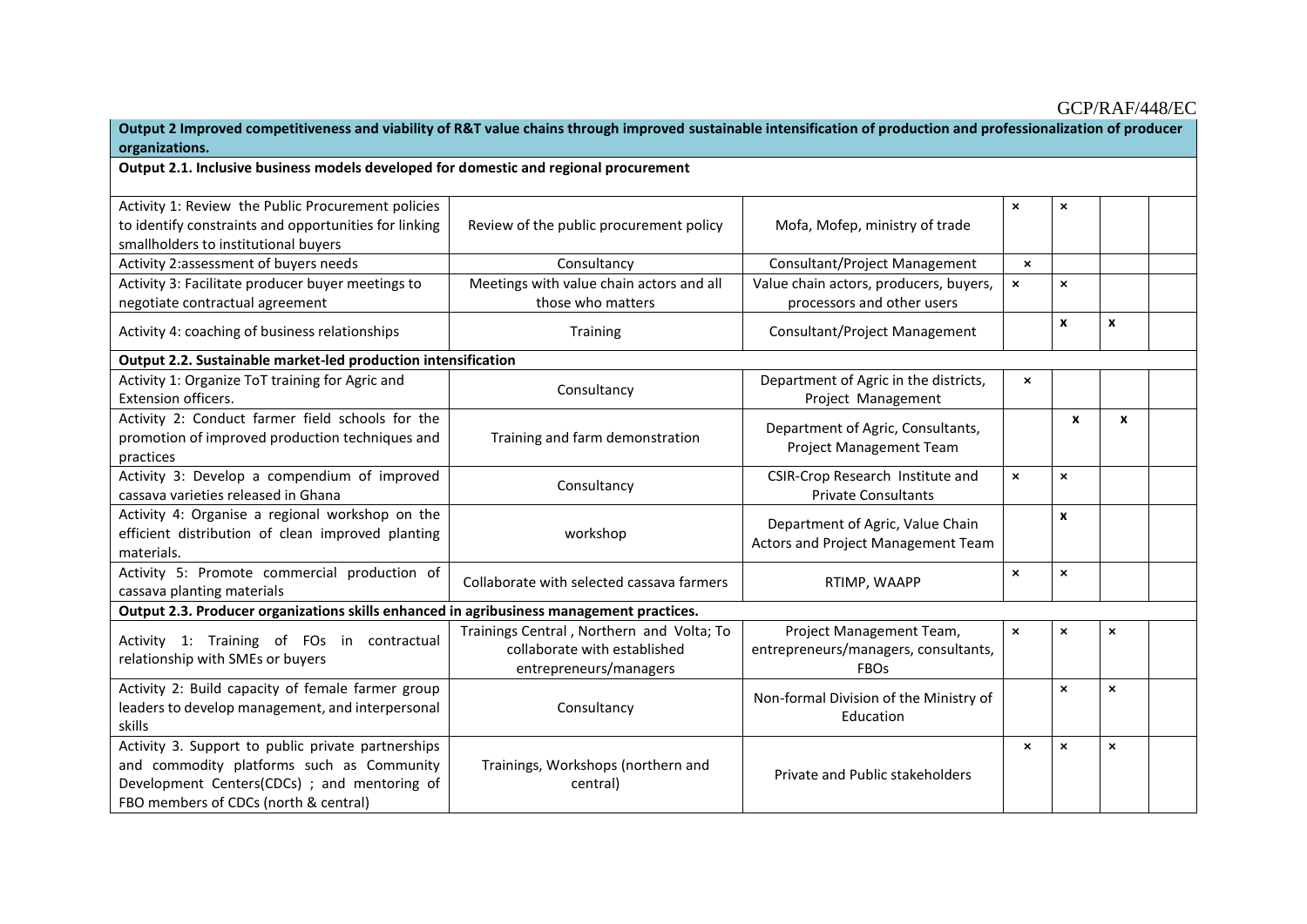| Output 2.4 Strengthened SMEs in value addition and better business practices                          |                                                                  |                                                                        |                           |                           |                           |  |
|-------------------------------------------------------------------------------------------------------|------------------------------------------------------------------|------------------------------------------------------------------------|---------------------------|---------------------------|---------------------------|--|
| Activity 1: Train processors and other value chain                                                    | Letters of                                                       | Food Research Institute - CSIR, Project                                | $\pmb{\times}$            | $\pmb{\times}$            |                           |  |
| actors in value addition, food safety and quality                                                     | Agreement/Consultancies/Training and                             | Management Team, Value chain                                           |                           |                           |                           |  |
| management                                                                                            | demonstrations                                                   | actors                                                                 |                           |                           |                           |  |
| Activity 2: organise a training workshop for SMEs                                                     | Training/workshop                                                | Department of Agric, Value Chain<br>Actors and Project Management Team |                           | $\boldsymbol{\mathsf{x}}$ | $\boldsymbol{\mathsf{x}}$ |  |
| on Inclusive Business Model, business                                                                 |                                                                  |                                                                        |                           |                           |                           |  |
| management practices, marketing and logistics.                                                        |                                                                  |                                                                        |                           |                           |                           |  |
| Activity 3: Organise a regional lesson learning                                                       |                                                                  | Department of Agric, Value Chain<br>Actors and Project Management Team |                           | $\boldsymbol{\mathsf{x}}$ | $\boldsymbol{\mathsf{x}}$ |  |
| workshop on inclusive business models,                                                                | workshop                                                         |                                                                        |                           |                           |                           |  |
| professionalization of FBOs and strengthening of                                                      |                                                                  |                                                                        |                           |                           |                           |  |
| SMEs in the R&T value chains.                                                                         |                                                                  |                                                                        |                           |                           |                           |  |
| Output 3: Access to information services and finance is improved for smallholders.                    |                                                                  |                                                                        |                           |                           |                           |  |
| Output 3.1 Inclusive financial instruments for smallholders and rural areas developed                 |                                                                  |                                                                        |                           |                           |                           |  |
| Activity 1: Organize forums for producers,                                                            |                                                                  |                                                                        |                           | $\boldsymbol{\mathsf{x}}$ |                           |  |
| processors and local financial service providers to                                                   | Training                                                         | Financial institutions, NBSSI, Producer<br>groups                      |                           |                           |                           |  |
| exchange information on business models to                                                            |                                                                  |                                                                        |                           |                           |                           |  |
| promote investment.                                                                                   |                                                                  |                                                                        |                           |                           |                           |  |
| Activity 2: Organize training for financial service                                                   |                                                                  | Financial institutions, Department of<br>Agric                         |                           | $\boldsymbol{\mathsf{x}}$ |                           |  |
| providers on value chain finance approaches to R                                                      | Consultancy/Training                                             |                                                                        |                           |                           |                           |  |
| & T.                                                                                                  |                                                                  |                                                                        |                           |                           |                           |  |
| Output 3.2 Strategies for increasing investment in R&T developed.                                     |                                                                  |                                                                        |                           |                           |                           |  |
| Activity 1: Build capacity of value chain actors in                                                   | Consultancy/Workshop/                                            | Value chain actors,                                                    |                           | $\boldsymbol{\mathsf{x}}$ |                           |  |
| contract farming operations                                                                           | Training                                                         |                                                                        |                           | $\mathsf{x}$              |                           |  |
| Activity 2: Strengthening capacity of district and<br>regional officers to collect data on production |                                                                  | SRID, Department of Agric, Project<br>Management Team                  |                           |                           | $\mathsf{x}$              |  |
| estimates and volumes of trade in the roots and                                                       | Training                                                         |                                                                        |                           |                           |                           |  |
| tuber sector                                                                                          |                                                                  |                                                                        |                           |                           |                           |  |
| Output 4: Small producers have access to climatic risk management instruments                         |                                                                  |                                                                        |                           |                           |                           |  |
| <b>Output 4.1. Climate information services developed</b>                                             |                                                                  |                                                                        |                           |                           |                           |  |
|                                                                                                       |                                                                  |                                                                        |                           |                           |                           |  |
| Activity 1 : analysis of impact of climate variability                                                |                                                                  | Department of Agric, NADMO, EPA,                                       | $\pmb{\times}$            |                           |                           |  |
| on production and price fluctuations                                                                  | Consultancy                                                      | Project Management Team                                                |                           |                           |                           |  |
| Activity 2: Develop a platform for climate                                                            | Discussions and dissemination of climate<br>information outcomes | EPA, MoFA, Ghana Meteorological<br>authority                           | $\boldsymbol{\mathsf{x}}$ |                           |                           |  |
| information services and user interface platform                                                      |                                                                  |                                                                        |                           |                           |                           |  |
| to enable better interpretation and application of                                                    |                                                                  |                                                                        |                           |                           |                           |  |
| climate information on production of R&T.                                                             |                                                                  |                                                                        |                           |                           |                           |  |